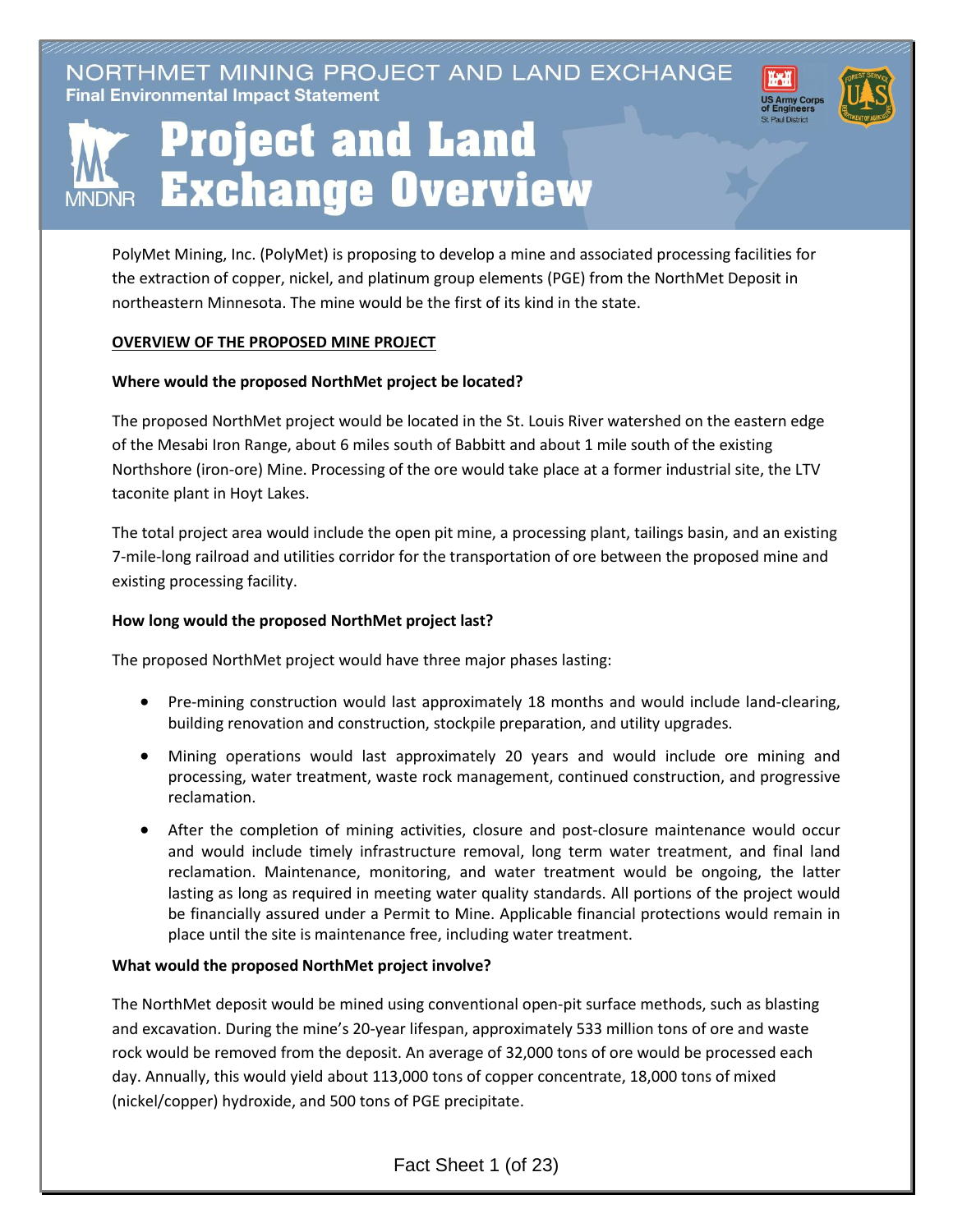There are about 1,580 acres of wetlands in the project area, of which about 913 acres would be directly affected and permanently impacted by activities related to the proposed NorthMet project. Activities that would directly affect wetlands include filling, excavation, construction and operation of the project. Some other wetlands are expected to have a modified or reduced function or value and would be considered indirectly affected. See Wetlands Fact Sheet for additional information.

In addition to activities directly related to mining, reclamation would occur during operations and after closure. Reclamation would include the closure and/or demolition of buildings and other infrastructure, the treatment of waste rock and water, and the restoration of vegetation, wetlands, and land, among other activities. In addition, surrounding bodies of water, wetlands, vegetation, wildlife, and other features of the environment would be monitored to prevent or mitigate potential future effects from the project.

Throughout the duration of the project, measures would be taken to eliminate or reduce the effects of the project on the surrounding environment. Financial assurance (provided by PolyMet) would ensure that environmental management, including planned water treatment needs, would occur for as long as needed to meet environmental standards.

### **OVERVIEW OF THE PROPOSED LAND EXCHANGE**

In addition to the mining activities described above, PolyMet is proposing a land exchange to acquire the Forest Service lands on which proposed mining operations would occur. The exchange would involve the transfer of about 6,650.2 acres of federal lands from public to private ownership, and up to about 6,722.5 acres of land from private to public ownership, depending upon the results of the environmental analysis and real estate appraisals.

The federal lands proposed to transfer to PolyMet would include a large black spruce, tamarack, and cedar wetland, as well as Mud Lake. Yelp Creek and the Partridge River flow through the property. These federal lands are located immediately south of the Superior National Forest boundary and are bounded on the south by the former LTV Steel Mining Company railroad and the private Dunka Road.

All of the non-federal lands proposed for exchange are located within the 1854 Ceded Territory of northeastern Minnesota. There are no mining activities proposed on these lands, which would become part of the Superior National Forest.

**For more information about the proposed actions, see the Executive Summary and Chapter 3.0 (Proposed Action and Alternatives) of the Final EIS. Also, refer to additional Fact Sheets about the NorthMet Mining Project and Land Exchange Final EIS:**

- **1. Project and Land Exchange Overview**
- **2. What is the Environmental Review Process?**
- **3. What's Changed since the Draft EIS?**
- **4. What's Changed since the Supplemental Draft EIS?**
- **5. Supplemental Draft EIS Comment Response Process**
- **6. Effective Commenting on the Final EIS**
- **7. A Guide to the Final EIS Document**
- **8. Air Quality**